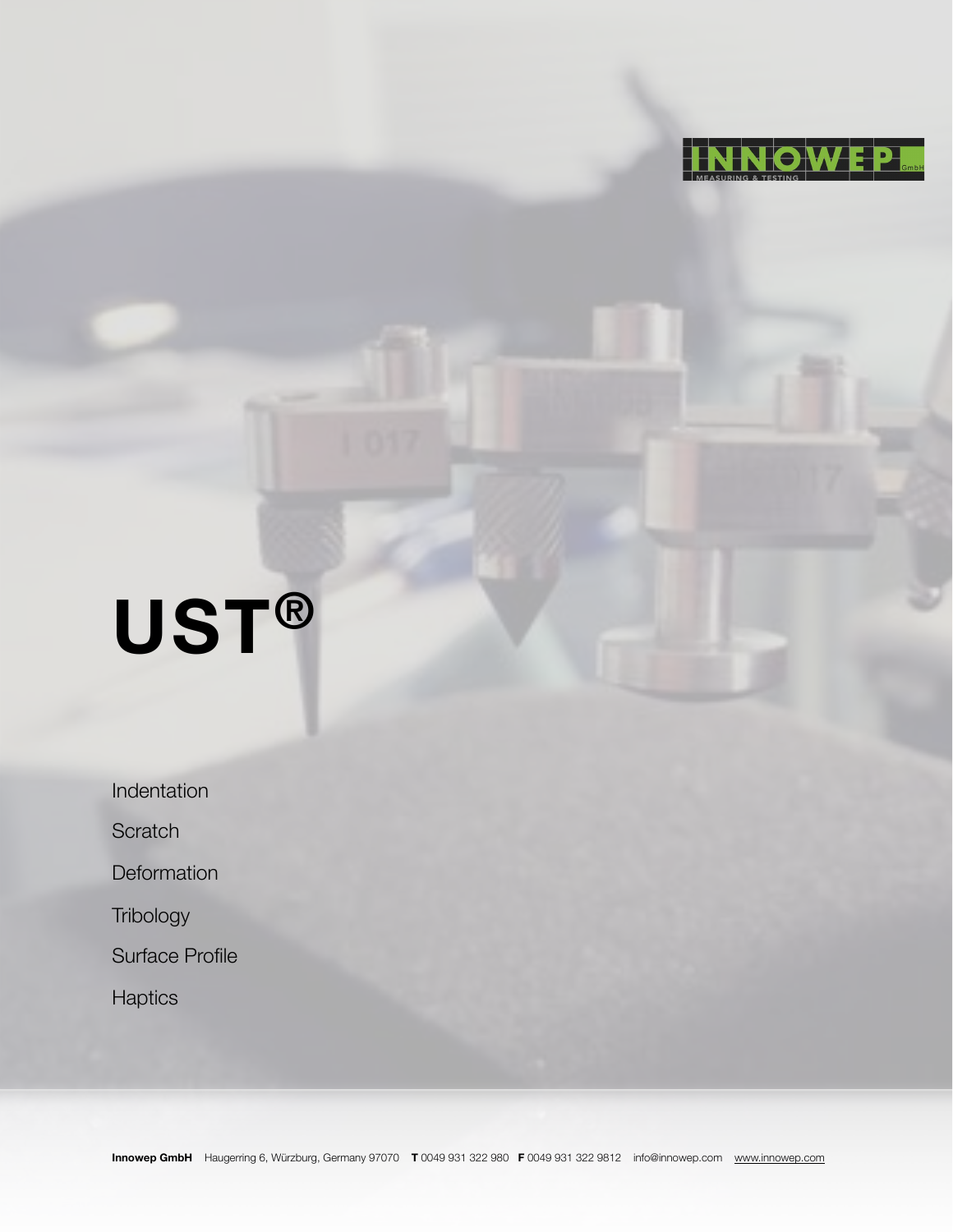

## Basic Functions

Adequate measurements are of great importance for a reliable simulation and evaluation of micromechanical properties of materials and surface coatings, such as deformation or haptics. As material and coating behaviour can vary considerably, a series of proper, real-time, quantitative measurements have to be performed with high resolution in the right dimension.

**UST**®**-Universal Surface Tester**, is by far the only open multi-modular system that provides a complete mechanical testing solution for the evaluation of bulk materials and surface coatings. Its unique configuration allows for a wide range of tip choices with various materials and sizes ranging from nanometer to centimeter.



# **Highlights**

- One machine for all measurements
- All measurements with same resolution
- All measurements in real time, continuous and in-situ
- Mechanical property with local surface profile resolution
- Wide selection of tips from nanometer to centimeter

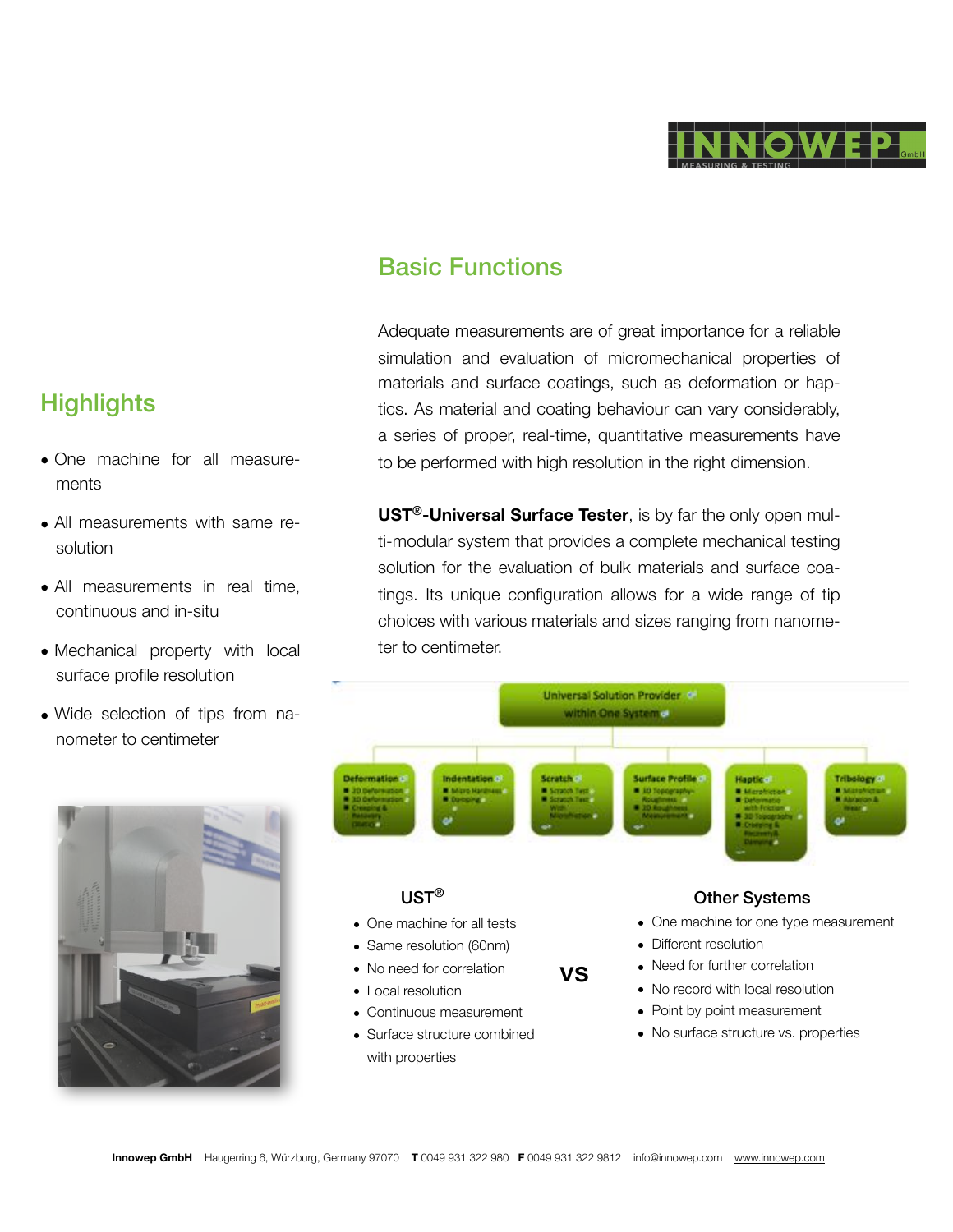





#### Standard Measurement: 2D Deformation (total, permanent and elastic deformation)

#### UST® Basic Unit includes:

- 2D Deformation Measurement
- Tip check/Calibration
- 3 Standard Tips (2 Steel Cones, Ball)
- 1 Big Clamp/1 Small Clamp/Tools/Screws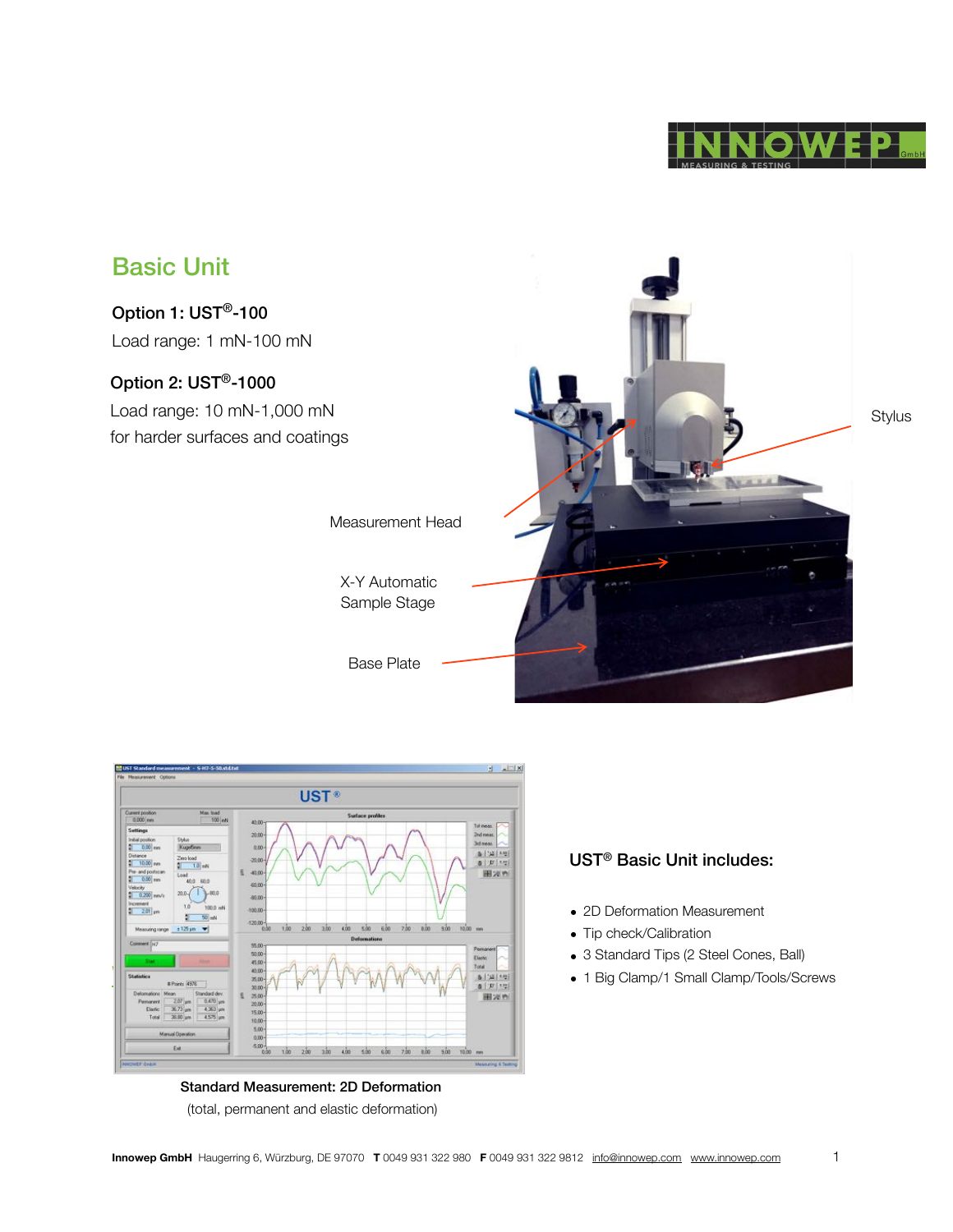

### Standards and Specifications

DIN EN ISO 14577-1; DIN 4762, 4768, ISO 4287, 4288

# Weinhold's Test Principle



Step 1: Scan with no load. Surface structure is continuously determined. Step 2: Scan on the same path with additional load to determine total deformation. Step 3: Scan on the same path with no load to determine the elastistic deformation.

Total deformation = Step  $1$ -Step  $2$ ; Elastic deformation = Step 3- Step 2; Permanent deformation = Step 1-Step 3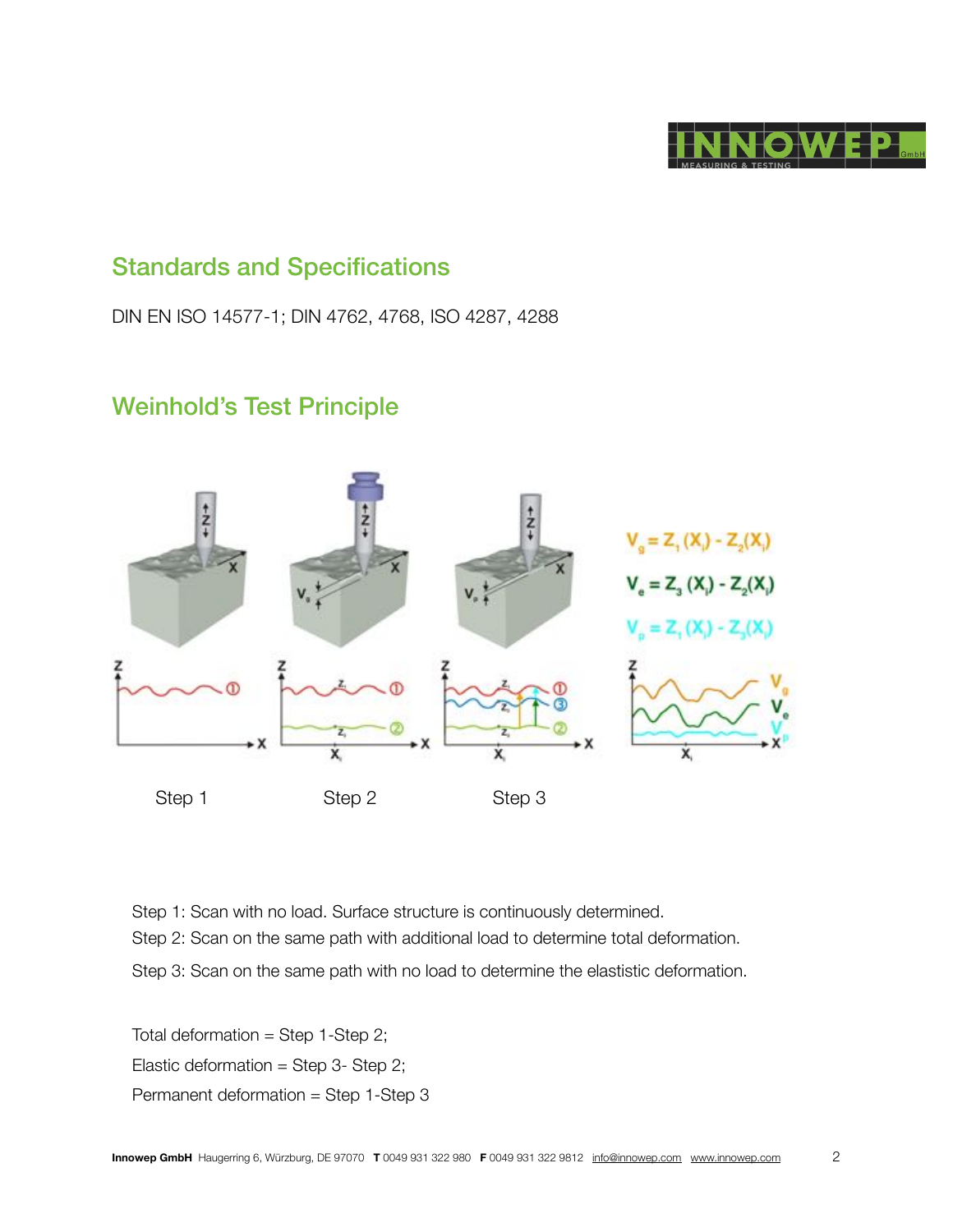

## **Modules**

A selection of 10 different modules is available for all types of measurements and applications. Each module includes all necessary hardware, software, suggested tip and necessary tools.

#### Module 1: 3D Deformation

Performs several single scans automatically on an area and registers the 3D deformation properties of a complete surface.

- 3D Deformation
- Tips: Diamond Cone 60°/90°/120° Steel Cone 60°



#### Module 2: 3D Topography

Performs several single scans automatically on an area and registers both the 3D topography and the material properties of a complete surface.

- 3D Topography
- 3D Roughness
- Particle Mode
- Tips:
	- Diamond Cone 60°/90°/120° Steel Cone 60°



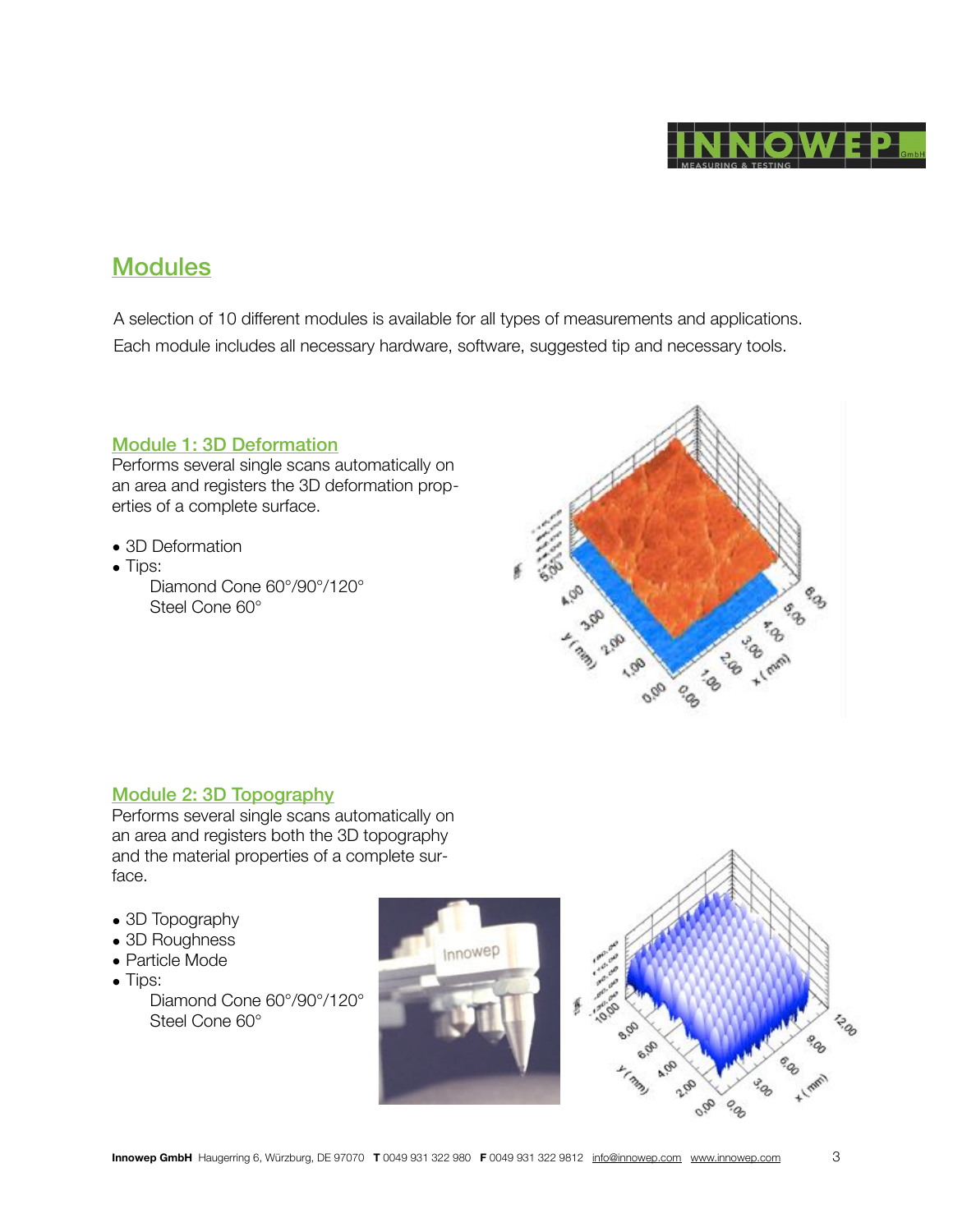

#### Module 3: Scratch

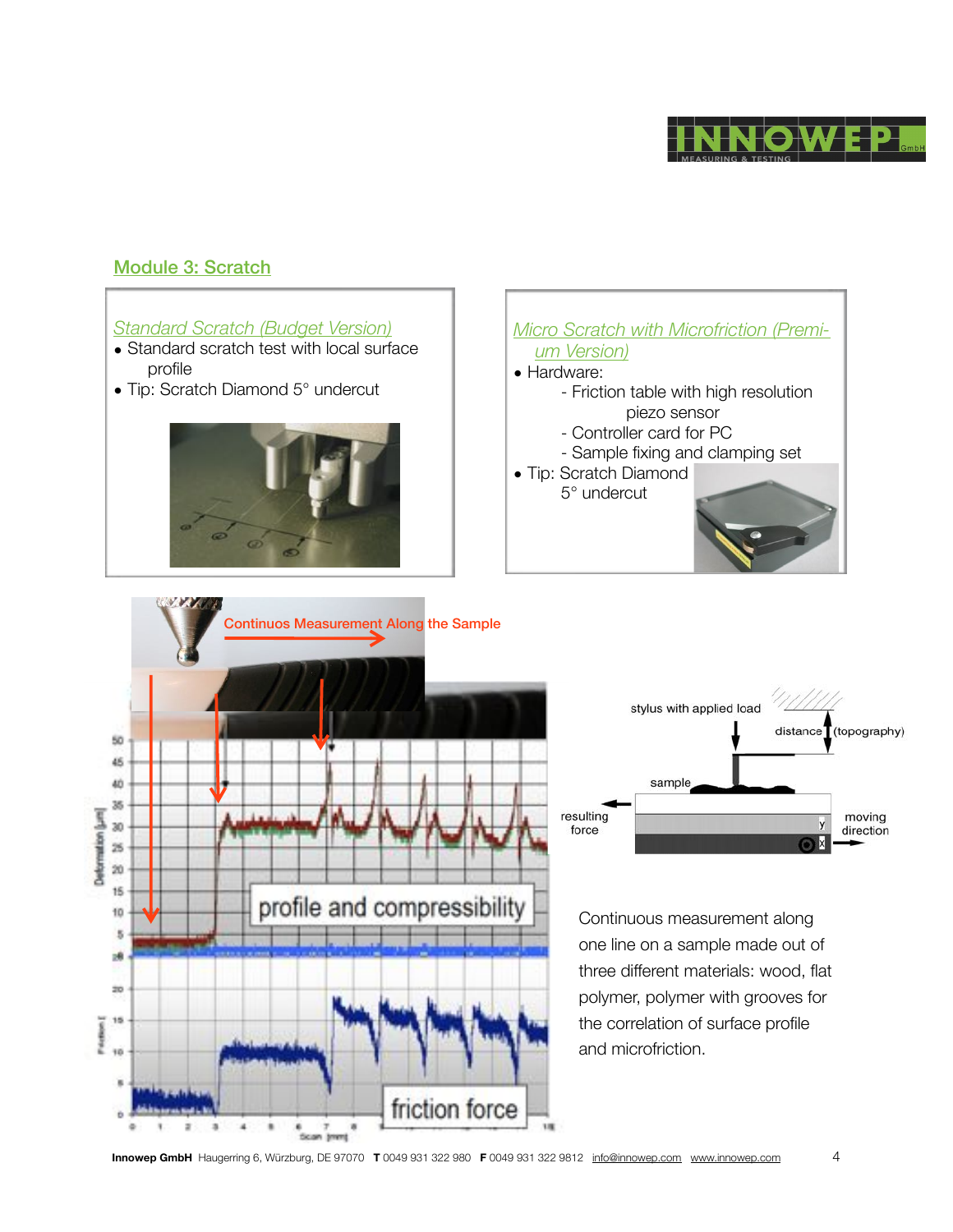



#### Module 5: Abrasion and Wear

Measures the abrasion rate with certain load repeating several times.

- Total Abrasion
- Wear Rate
- Tip: Steel ball 20mm

Red line (1<sup>st</sup> meas.): surface profile Blue line (4th meas.) : last measurement Green line (2<sup>nd</sup> meas.): with 1<sup>st</sup> load Purple line (3<sup>rd</sup> meas.): 50<sup>th</sup> abrasion time



oda aže oda aže ode nkr odr aže aže aže

#### Module 6: Damping

Special measuring mode for examining the elastic behaviour of soft materials.

- Surface height profile is continuously recorded
- Damping Oscillation
- Tip: Papillary stylus or customized tip on request

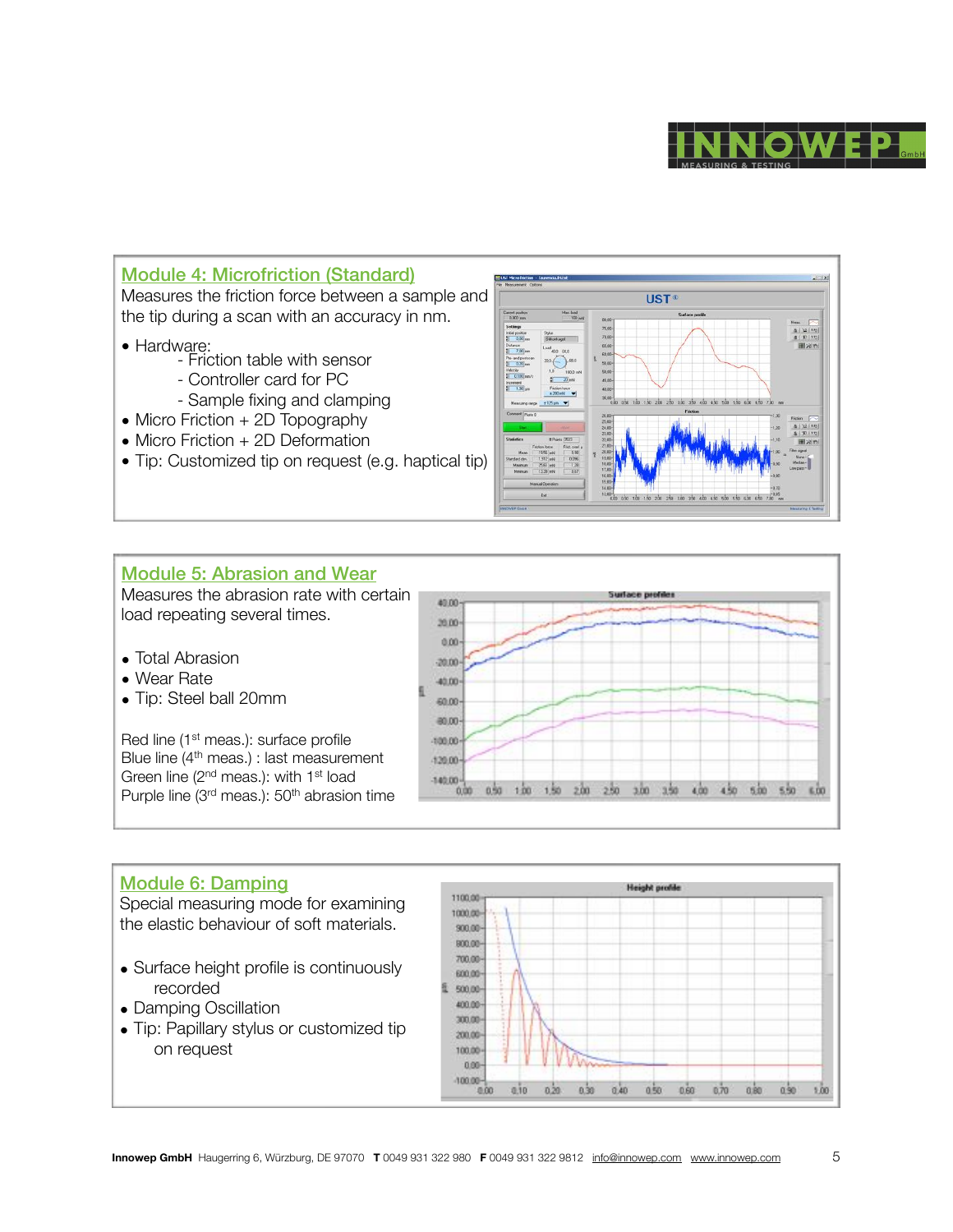



#### Module 8: Universal Hardness

- According to DIN EN ISO 14577-1
- Two-Step Measurement
- Total Deformation
- Tip: Vickers Diamond Berkovich-Diamond, or customized tip on request





**Innowep GmbH** Haugerring 6, Würzburg, DE 97070 **T** 0049 931 322 980 **F** 0049 931 322 9812 [info@innowep.com](mailto:info@innowep.com) [www.innowep.com](http://www.innowep.com) 6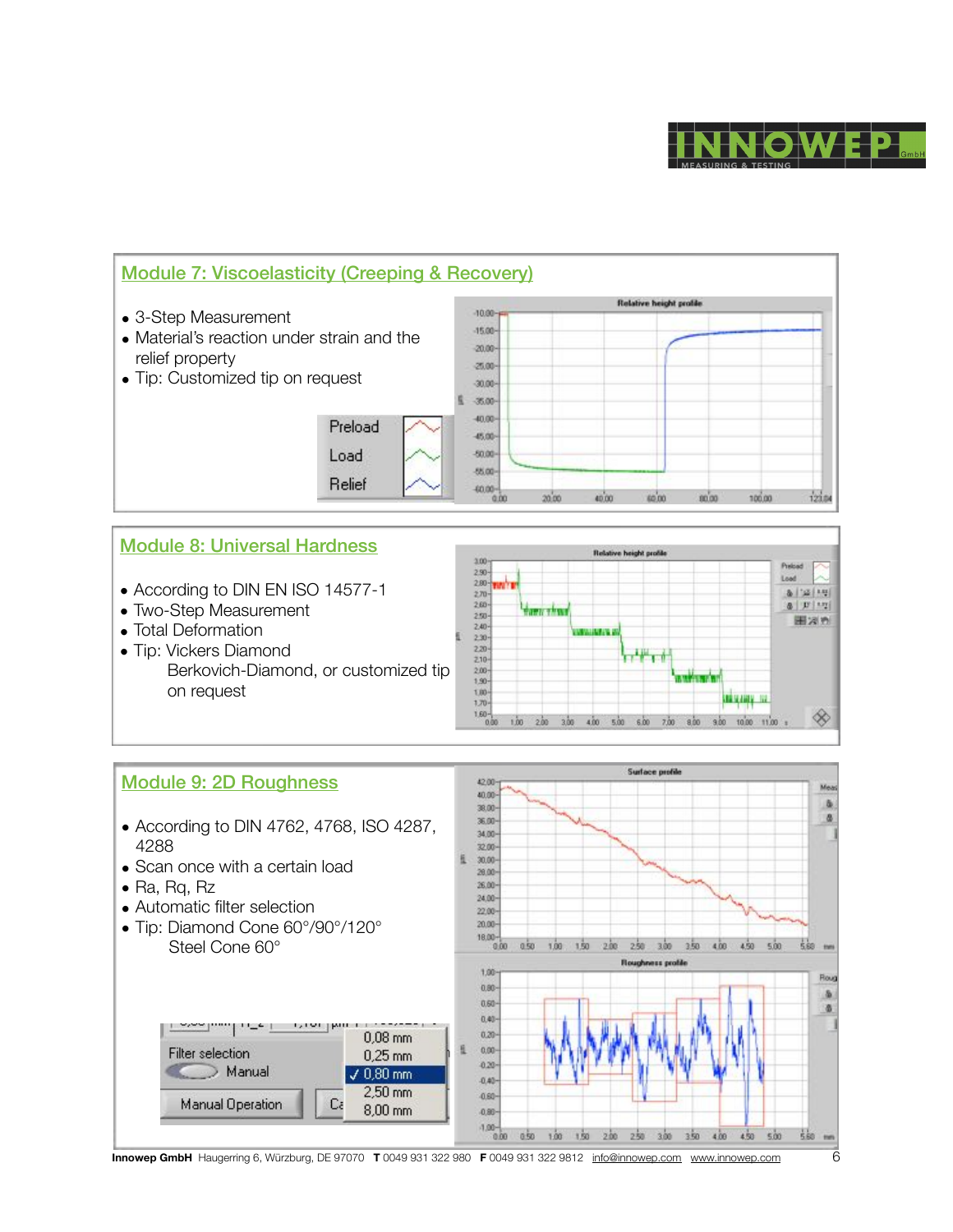

Module 10: TAX High quality measurement module for the evaluation of the abrasive wear resistance on the micro and macro scale. It is available as a module on UST®, or provided as a micro-calotester: **TAPERADER®**



## Hardware Options

- 1. Exchangable Measurement Head: UST 100 mN and UST 1000 mN
- 2. Microcope: for documentation of the measurement process and results (photo function)
- 3. Videocamera: for documentation of the measurement process and results (video function)
- 4. Optical 3D Topography Module: non-tactile optical measurement of 3D topography
- 5. Vacuum Plate Package: for fixing samples. Vacuum pump is included.
- 6. Mini-Clamping Tool Set: fixing tool for harder samples
- 7. Quick Plates: for easy and quick fixture of samples

# Upgrade Options

New X-Y automatic sample table and all software are available for upgrade. Please contact our technical engineers for detailed information.